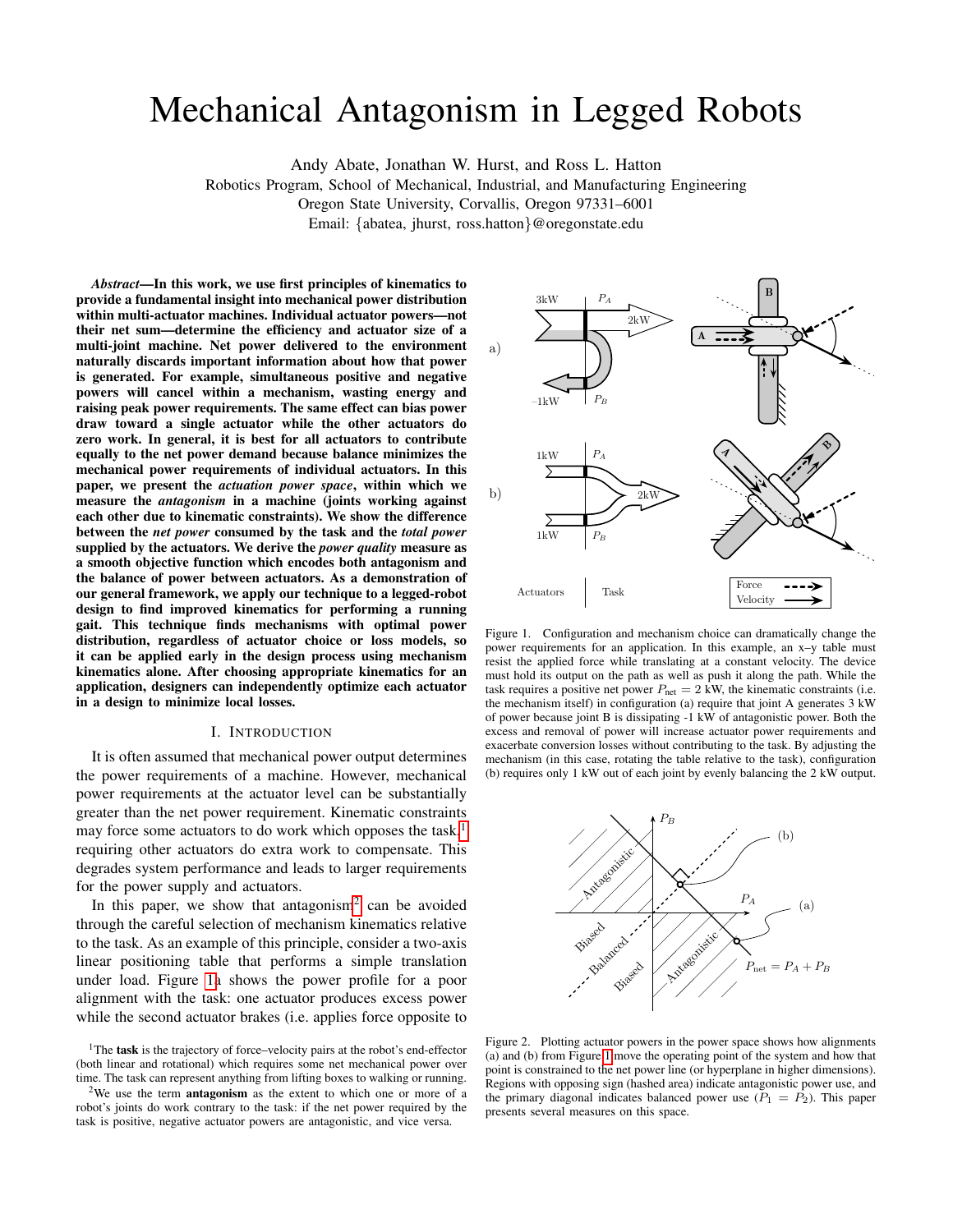its velocity). The alternative orientation in Figure [1b](#page-0-2) balances the power output between both actuators, optimally delivering the required net power to the environment. This small configuration change lowers actuator A's power requirement by two-thirds. In more sophisticated applications, a similar change might only be possible during the design stage.

The operating points of the x–y table can be plotted in what we call the **power space** (Figure [2\)](#page-0-3). This space has one axis for each joint power and makes it easy to see when a point or trajectory contains antagonistic work. This is the n-dimensional space in which we will measure the quantity of antagonism for any general n-DoF mechanism. In addition, we present the power quality measure as a principled, smooth, gradient-rich objective function for trajectories within this space, thereby ranking the mechanisms which generate them.

Performing a kinematic power quality optimization will minimize each joint's required mechanical power output, after which designers can optimally select motors and gearheads to minimize local losses.<sup>[3](#page-1-0)</sup> Power quality can be studied early in the design process before actuators are even specified.

Even when the cost of actuator antagonism is outweighed by other design features (e.g. workspace size, manipulability [\[20\]](#page-7-0), maximum output force [\[11\]](#page-7-1), or reduced complexity), any extra antagonistic power must still be accounted for. As such, understanding antagonism remains important for properly specifying a robot's actuation and power systems.

The following sections will discuss our definitions of the actuation power space, net power, and total power, quantify the amount of antagonistic work being performed in an n-DoF application, derive the power quality measure, and provide an example analysis for three different leg designs following a spring-mass<sup>[4](#page-1-1)</sup> running gait.

## II. RELATED WORK

Antagonism can appear in any system with more than one actuator. It is present in high-DoF systems such as humanoid robots [\[8\]](#page-7-2), and can even dominate the power requirements of some robots such as the compliant ATRIAS biped. For example, nearly all of the actuator power during the normal operation of ATRIAS is antagonistic due to the pantograph leg design [\[7\]](#page-7-3). During the stance phase of a walking or running gait, leg-length forces decompose into two equal and opposite joint torques, while the leg sweep requires equal joint motions. This combination of torque and speed leads to equal and opposite work from each actuator. Actual peak-to-peak mechanical actuator powers for an ATRIAS leg are 50% larger than the task requires, as seen in Figure [3,](#page-1-2) and the unsigned work done by the actuators is 65% larger than necessary. In the ideal spring-mass case where the net power is zero, the pantograph leg design performs at zero efficiency and can waste an arbitrarily large amount of energy.

<span id="page-1-0"></span><sup>3</sup>For example, an electric motor behind a gearhead will require additional power to accelerate the rotor inertia, the motor has a resistive cost to generate torque, there are eddy losses in the iron, and the gearhead has friction.



<span id="page-1-2"></span>Figure 3. Real walking data from the ATRIAS biped (1.5 m/s, 60 kg robot) shows that pantograph legs can amplify the power requirements for legged locomotion. Powers are calculated at the actuator output, so they exclude actuator losses and energy stored in the springs. For the sample step data, ATRIAS's actuators do -2 Joules of net work, joint A generates 90 Joules, and joint B dissipate 92 Joules. There is also a 50% increase in peak power requirements above the net power required by the gait.

Waldron and Kinzel [\[17\]](#page-7-6) originally discussed the idea of "geometric work", which is based on the notion that backdriving actuators waste power. Song and Lee [\[14\]](#page-7-7) noted that perhaps the purpose of a task is to remove energy, so actuator braking is sometimes favorable. With a negative net power, the forward-driven actuators are actually the undesirable component, rather than back-driven ones.

Internal power opposition is similar in concept to internal forces in parallel manipulators [\[19\]](#page-7-8). For example, an array of arms where each has a point of contact with a rigid object will have an inherent freedom in how to generate a net force on that object. In cases like this, the manipulators can apply arbitrary internal forces which cancel in their summation.

Titus and Spenny [\[16\]](#page-7-9) use detailed electric and hydraulic motor models to find a machine's expected real efficiency. Other power optimizations find optimal motor–gearhead pairs for a joint's torque and speed trajectories [\[13,](#page-7-10) [12\]](#page-7-11). Motor power models will catch the effect of antagonism if applied to a multi-actuator system, because mechanical power is present in every motor model. Actuator selection and the implied loss models have no impact on their required mechanical power outputs, so optimization of individual actuators cannot improve a mechanism with low power quality.

Abate et al [\[1\]](#page-7-12) used a special-case solution to antagonism for a spring-mass leg design where only one actuator performs work. The resulting mechanism has one leg-length actuator and one leg-angle actuator. During locomotion, the leg-length actuator resists the leg-length forces and the leg-angle actuator orients the leg, so only the leg-length actuator does work.

Manipulability scores [\[20,](#page-7-0) [10,](#page-7-13) [9\]](#page-7-14) measure the ability of different kinematics to coordinate a set of joints in exerting force or moving through the environment. Interestingly, mechanisms with good manipulability scores can have arbitrarily poor power quality. For example, the pantograph mechanism in the ATRIAS leg has a manipulability ellipsoid with high isotropy, but requires the actuators to do equal and opposite work during stance (100% antagonistic work).

<span id="page-1-1"></span><sup>&</sup>lt;sup>4</sup>Reduced-order model which describes walking and running [\[3,](#page-7-4) [5\]](#page-7-5).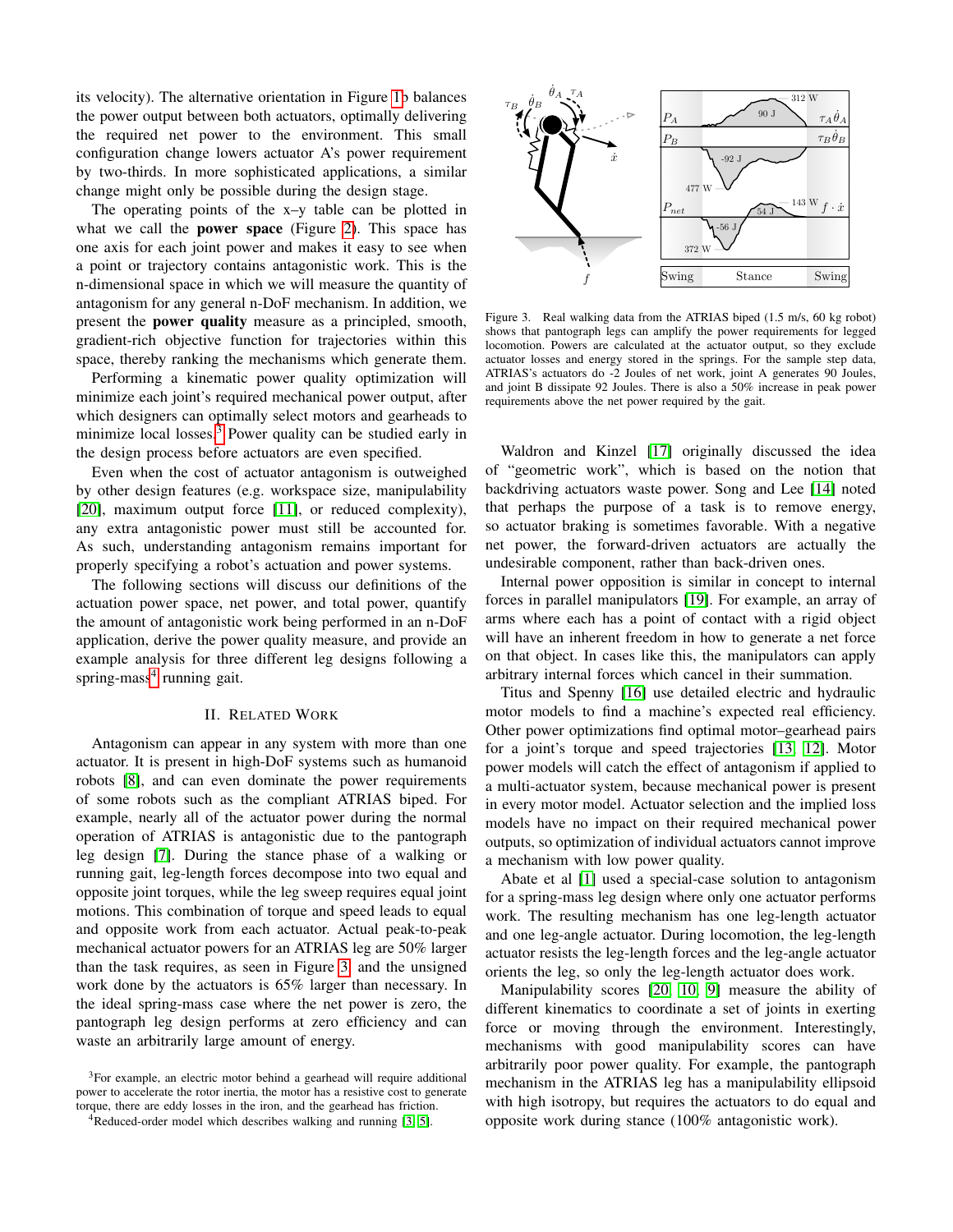#### III. DERIVING MEASURES ON THE POWER SPACE

The antagonistic effects we are considering arise because the mapping from task to individual actuator powers inherently depends on the mechanism-induced actuator basis, even though the net power flux through the mechanism is independent of the choice of basis. This situation—which is analogous to how the  $L_1$  norm depends on a choice of direction even though the  $L_2$  norm is rotation invariant—has some subtle aspects, so in this section we provide a first-principles discussion of power calculations in mechanisms' actuator spaces.

# *A. Actuation Tuples*

Kinematic constraints in a mechanism map the task's forces and velocities into actuator torques and speeds, thereby determining the individual power requirements of each actuator. For simplicity, we refer to forces and velocities in the work space as  $f$  and  $\dot{x}$ , and those in the actuator space as  $\tau$  and  $\theta$ . This notation matches the respective translational and rotational nature of the spaces in our example systems, but this choice is not limiting; both sets of coordinates are fully-generalized forces and velocities.

The Jacobian matrix describes the mechanism kinematics at a point  $\theta$  in its configuration space, and maps forces and velocities between the configuration and task spaces,

$$
J(\theta) = \begin{bmatrix} \frac{\partial x}{\partial \theta_1} & \frac{\partial x}{\partial \theta_2} & \dots & \frac{\partial x}{\partial \theta_n} \end{bmatrix}
$$
 (1)

$$
\tau = fJ \tag{2}
$$

$$
J\dot{\theta} = \dot{x},\tag{3}
$$

where f and  $\tau$  are row vectors (covectors) of force and torque components. We make no rank assumptions about the Jacobian; we only assume there exists a method for determining actuator speeds from the task velocity.<sup>[5](#page-2-0)</sup> Actuator torques are always defined for any rank.

Given the force  $f(t)$  and velocity  $\dot{x}(t)$  trajectories for a task, designers can find the torque  $\tau(t)$  and speed  $\theta(t)$  trajectories in the configuration space. When using the physical actuator basis, the components of these vectors represent the torque and speed of individual actuators,

$$
\tau(t) = (\tau_1(t), \tau_2(t), \dots, \tau_n(t)) \tag{4}
$$

$$
\dot{\theta}(t) = (\dot{\theta}_1(t), \dot{\theta}_2(t), \dots, \dot{\theta}_n(t)).
$$
\n(5)

Round braces are used to distinguish vectors from tuples, where the elements of a tuple refer to physical actuator quantities, and elements of a vector are an artifact of the basis used to measure that vector.

The element-wise product<sup>[6](#page-2-1)</sup> of torque and speed *using the physical actuator basis* gives the actuation power tuple,

$$
\mathbf{P}(t) = \tau(t) \circ \dot{\theta}(t) = (\tau_1 \dot{\theta}_1, \tau_2 \dot{\theta}_2, \dots, \tau_n \dot{\theta}_n)
$$
 (6)

$$
= (P_1(t), P_2(t), \dots, P_n(t)), \qquad (7)
$$

<span id="page-2-0"></span><sup>5</sup>For redundant mechanisms, there can be many sets of joint speeds which result in the same end-effector velocity. This does not limit our analysis, but it does require an additional motion-planning step to select a unique joint trajectory for evaluation (see Section [IV](#page-3-0) and Section [VII\)](#page-6-0).

<span id="page-2-1"></span><sup>6</sup>a.k.a. the Hadamard product:  $a \circ b = (a_1b_1, a_2b_2, \ldots, a_nb_n)$ 

i.e., the set of powers flowing into or out of each actuator.

We call the space of all possible power tuples the power space. Tuples are plotted as points within this space.

# *B. Net Power, Total Power, and Antagonism*

Net and total power measures on the power space can be combined to measure the quantity of antagonism in a power tuple. We use the net power as a measure of task energy requirements and the total power as a measure of how mechanical energy is being used within the mechanism.

Net power is the signed power flowing to the task. This power is equal to the sum of the terms in the power tuple, and also to the dot product of the force and velocity in either the work space or the configuration space,

$$
P_{\text{net}}(\mathbf{P}) = \Sigma P_i = f \cdot \dot{x} = \tau \cdot \dot{\theta}.
$$
 (8)

We define total power as the measure of energy flowing through the actuators. It is calculated as the unsigned sum (the  $L_1$  norm) of the tuple powers,

$$
P_{\text{total}}(\mathbf{P}) = \Sigma |P_i|.
$$
 (9)

Unlike the force–velocity product in the net power (which is coordinate-invariant), the total power calculation inherits a coordinate dependence from the  $L_1$  norm. Consequently, it takes on different values depending on the chosen kinematics.  $P_{total}$  is never less than the magnitude of  $P_{net}$ , but can be considerably greater for some applications.

Any power which does not flow to the task appears twice in the total power: once to be emitted and once to be absorbed. Accordingly, the antagonistic power can be written as half the difference between total and normed net power,

$$
P_{\text{ant}}(\mathbf{P}) = \frac{1}{2} \left( \Sigma |P_i| - |\Sigma P_i| \right) = \frac{1}{2} (P_{\text{total}} - |P_{\text{net}}|). \tag{10}
$$

If all actuators are performing same-sign work, total and net power will be the same and cancel. Or, if any actuators are performing opposite-sign work, the total power will be greater than the net and the antagonistic power will be non-zero.

Figure [4](#page-3-1) plots net power, total power, and antagonistic power over the actuation power space in  $\mathbb{R}^2$ . Note that antagonism only exists in regions where some elements in the power tuple have opposing signs. In  $\mathbb{R}^2$ , these are quadrants II and IV. Antagonism is zero in the regions containing the 1-tuple's span (power tuple of ones, quadrants I and III). There are only two such regions in the power space, regardless of dimension. As robots gain more degrees of freedom, there are more possible permutations of opposite-sign powers.

# *C. Power Quality*

The basic antagonism measure does not make a good objective function for two reasons: first, it has a discontinuous first derivative; and second, regions where antagonism is zero are entirely level. In the level regions, there is no gradient information for an optimizer to follow. While these regions are technically antagonism-free, there is a robustness benefit for being further away from the antagonistic regions (see the analysis results in Section [V\)](#page-4-0).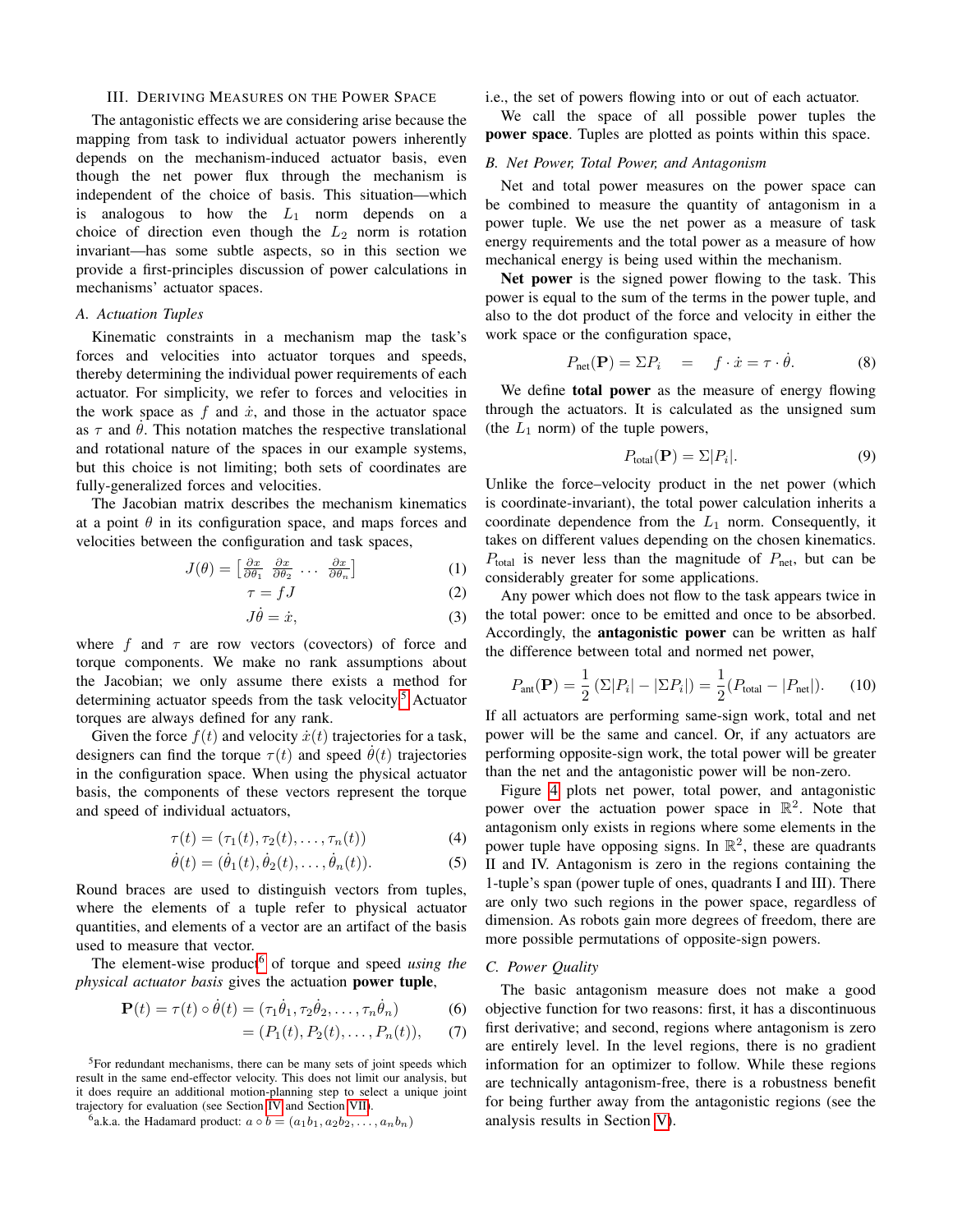

<span id="page-3-1"></span>Figure 4. The total, net, and antagonistic power measures in the  $\mathbb{R}^2$  power space. Net power is required by the task, total power represents the quantity of power use within the mechanism, and antagonism is a measure of the excess power being used inside the system. The 1-tuple is an important axis, because it defines the two regions (in any dimension) where antagonism is zero.



<span id="page-3-2"></span>Figure 5. The power quality formula in two dimensions reduces to the product  $2P_1P_2$ , which is a saddle centered at zero. Maximizing the power quality will minimize antagonism with solutions  $P_1^* = P_2^*$ . The power quality is an effective objective function due to its smoothness and gradient information, even in the regions of zero antagonism.

Following the derivation in Appendix A, we define the power quality measure as the difference between the squared sum of powers and the sum of squared powers,

$$
Q(\mathbf{P}) = (\Sigma P_i)^2 - \Sigma (P_i^2). \tag{11}
$$

Note the similarity of the power quality to the antagonism measure by squaring terms instead of normalizing terms. The power quality is a polynomial function in P, has rich gradient information, and has  $C^{\infty}$  continuity. Maximizing this function minimizes antagonism and balances power. As is demonstrated in Appendix B, constrained maximization of the power quality results in the equal distribution of power among all actuators,

$$
\mathbf{P}^* = \begin{pmatrix} \frac{P_{\text{net}}}{n} & \frac{P_{\text{net}}}{n} & \dots & \frac{P_{\text{net}}}{n} \end{pmatrix} = \frac{P_{\text{net}}}{n} \mathbf{1},\tag{12}
$$

where  $\mathbf{1} = (1, 1, \dots, 1)$  is the 1-tuple (the sum of the positive basis vectors of the power space).

In  $\mathbb{R}^2$ , the power quality is a saddle function centered at zero, where same-sign powers have positive values and opposite-sign powers have negative values,

$$
Q(P_1, P_2) = (P_1 + P_2)^2 - (P_1^2 + P_2^2) = 2 P_1 P_2.
$$
 (13)

Figure [5](#page-3-2) shows the power quality measure in  $\mathbb{R}^2$ .

# IV. OPTIMIZATION STRATEGY

<span id="page-3-0"></span>Using the power quality measure, our design process searches over the space of mechanism topologies for kinematics which are aligned with a given task. Each point in the search space will be a mechanism–task pair (or 'application')  $(J(\theta), f(t), \dot{x}(t))$  and produce a trajectory  $P(t)$  in the actuation power space. If there are redundant mechanisms in the search space, there must also be a control law for determining a unique joint trajectory. Alternatively, the optimizer could search for the joint trajectory which produces the best power trajectory for that mechanism.

Selecting a mechanism/inverse kinematics law for a task uniquely determines the torques and speeds at each joint. Designers can then optimize each actuator's motor–gearhead pair in isolation, using the torque–speed trajectory as the task and treating the actuator as a 1-DoF system. This method reduces the search space for a full design from  $K + NM$ dimensions to one search across  $K$  dimensions and  $N$  searches across  $M$  dimensions, where  $K$  is the dimensionality of potential mechanisms,  $N$  is the number of actuators, and  $M$ is the dimensionality of the actuator designs. For example, searching over 20 mechanisms with two motor–gearhead pairs chosen out of 100 motors and 100 gearheads would traditionally require  $(20 \times 100 \times 100 \times 100 \times 100) = 2 \times 10^9$ evaluations. Our method uses only  $(20) + (100 \times 100) +$  $(100 \times 100) = 20 \times 10^3$  evaluations.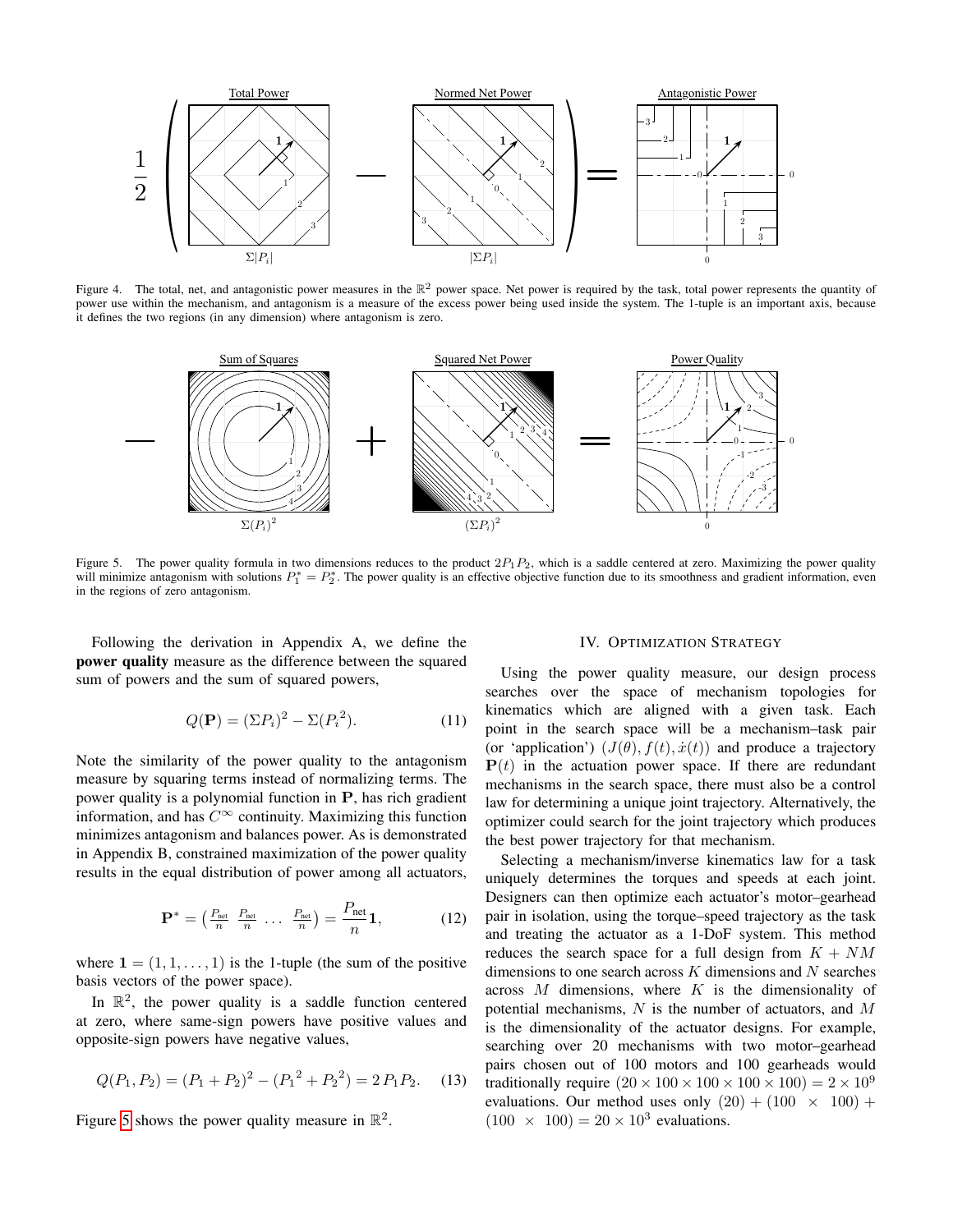#### V. DESIGN EVALUATION

<span id="page-4-0"></span>As an example study, we consider the ability of legged robots to efficiently perform a running gait along a spring-mass trajectory [\[5\]](#page-7-5). We show a correlation between power quality and a robot's robust efficiency and peak actuator power, and we show how power quality can distinguish two designs which seem equally efficient. Although we simulate the efficiency of these designs, only the power quality is required in practice, because it is an indicator for these other features.

We evaluate three hand-picked mechanisms (Figure [6a](#page-5-0)). First, a parallel design similar to the ATRIAS leg design, with each link being driven relative to the hip. Second, a serial design with two links, a hip actuator, and a knee actuator. Third, a serial-link mechanism with a hanging center of mass which we call the spider design; the hip joint is elevated by 40 cm relative to the other designs, and link lengths are increased by 20 cm to compensate. Forces at the toe continue to be directed through the CoM, but the line of action no longer intersects the hip.

For the purposes of our example, we investigate rigid, massless mechanisms only.<sup>[7](#page-4-1)</sup> There is no energy stored within the mechanisms. We also ignore the kinetic energy lost to inelastic collisions with the ground and any frictional losses.

We select a human-like gait with a peak vertical force of just above 2x body weight and a peak-to-peak vertical CoM displacement of roughly 7 cm. Table [I](#page-4-2) provides parameters for generating the spring-mass gait which the robots follow. This gait has the robots running at an average speed of 2.9 m/s (9-minute mile), taking roughly 1-meter strides. We have selected an equilibrium gait, so each step will be identical to the last and we only need to simulate a single one.

For each design, we use inverse kinematics to determine its actuator torques and speeds. There are many methods for finding joint positions for redundant mechanisms [\[6,](#page-7-15) [18,](#page-7-16) [15\]](#page-7-17), but in this case, we use constrained minimization via MATLAB's fmincon function. We find the actuator power trajectories for each design as follows:

Design kinematics: 
$$
x = X(\theta), J = \partial X/\partial \theta
$$
 (14)

Task trajectory: 
$$
x(t), f(t)
$$
 (15)

Solve for joint positions: 
$$
\theta(t)
$$
 s.t.  $X(\theta(t)) = x(t)$  (16)

Joint torques: 
$$
\tau_i(t) = f_i(t)J(\theta(t))
$$
 (17)

Joint velocities: 
$$
\dot{\theta}_i(t) = d\theta_i(t)/dt
$$
 (18)

Joint powers: 
$$
P_i(t) = \tau_i(t)\dot{\theta}_i(t)
$$
 (19)

We estimate the true energy consumption of each design with a simple, zero-regeneration motor model that discards negative power,

$$
P_{\text{req}}(t) = \sum \max(P_i(t), 0) \tag{20}
$$

$$
E = \int_0^T P_{\text{req}}(t) \text{dt}.
$$
 (21)

<span id="page-4-1"></span><sup>7</sup>When applying this analysis to a compliant mechanism, actuator powers and antagonism continue to be calculated using torques and speeds at the actuators' outputs, regardless of the dynamics of the mechanism.

Table I GENERATIVE SPRING-MASS PARAMETERS

<span id="page-4-2"></span>þ

| Ouantity               | Value               | Units   |  |  |  |
|------------------------|---------------------|---------|--|--|--|
| Mass                   | 75                  | kg      |  |  |  |
| <b>Stiffness</b>       | $1.1 \times 10^{4}$ | N/m     |  |  |  |
| Apex height            | 0.93                | m       |  |  |  |
| Apex velocity          | 3                   | m/s     |  |  |  |
| Neutral length         | 1.0                 | m       |  |  |  |
| Touchdown angle        | 0.4                 | rad     |  |  |  |
| Gravitational constant | 9.81                | $m/s^2$ |  |  |  |
| <b>RESULTING GAIT</b>  |                     |         |  |  |  |
| Peak Force             | 1560                | N       |  |  |  |
| Stride Period          | 0.3578<br>S         |         |  |  |  |
| Stride Length          | 1.036               | m       |  |  |  |
| Average Speed          | 2.9<br>m/s          |         |  |  |  |
| CoM Peak-to-Peak       | 0.0717              | m       |  |  |  |

Differences in kinematics lead to diverse power requirements (Figure [6b](#page-5-0)). The parallel design has the actuators fighting through the entirety of stance phase (i.e. they supply opposite-sign power). Because the parallel actuators fight each other, the actuator power requirements go up, peaking at 2.3 kW (1 kW above the peak power required by the task). The spider design has both actuators supplying the same sign of power always, because the line of action of the task force crosses the hip joint exactly when the motion of the knee joint reverses. Because the spider actuators assist each other, the actuator power requirements go down, peaking at 1.0 kW (0.3 kW below the peak net power).

Using the mechanical power trajectories along with our minimal motor model, we calculate each robot's mechanical cost of transport<sup>[8](#page-4-3)</sup> (MCoT). We find that the parallel design requires 330 Joules per step (220 Joules in excess of the required task work) and both the serial and spider designs require 110 Joules per step (which is bounded by the net task work of 110 Joules). These correspond to MCoTs of 0.43 and 0.14, respectively. $9$ 

Even when the serial and spider designs are equal in MCoT, the spider sees a robustness benefit when we consider variations in the power-space trajectories (Figure [6c](#page-5-0)). If the nominal trajectory rides the line between antagonistic and cooperative power regions (as with the serial design) these power variations can bring the system into an antagonistic region, causing the average MCoT to increase. If the nominal trajectory is in a cooperative region (as with the spider design) it is likely to stay there and experience less variation in the step cost. For random offsets of  $\pm 1$  rad/s to the actuators' speeds and  $\pm 100$  N-m to the actuators' torques, we find that the average MCoT is least for the spider design, and that it has the smallest standard deviation in MCoT.

<span id="page-4-4"></span><span id="page-4-3"></span><sup>8</sup>The energy required to move a weight a unit distance  $(E/mgd)$ .

<sup>9</sup>For reference, a human has a mechanical cost of transport of 0.055 [\[4\]](#page-7-18). Running at roughly 2.9 m/s, a 75 kg human requires an average positive work of 42 Joules per step. The leg designs have a task with a higher energy bound, because humans benefit from storing elastic energy to help offset the cyclic work requirements in walking and running [\[2\]](#page-7-19).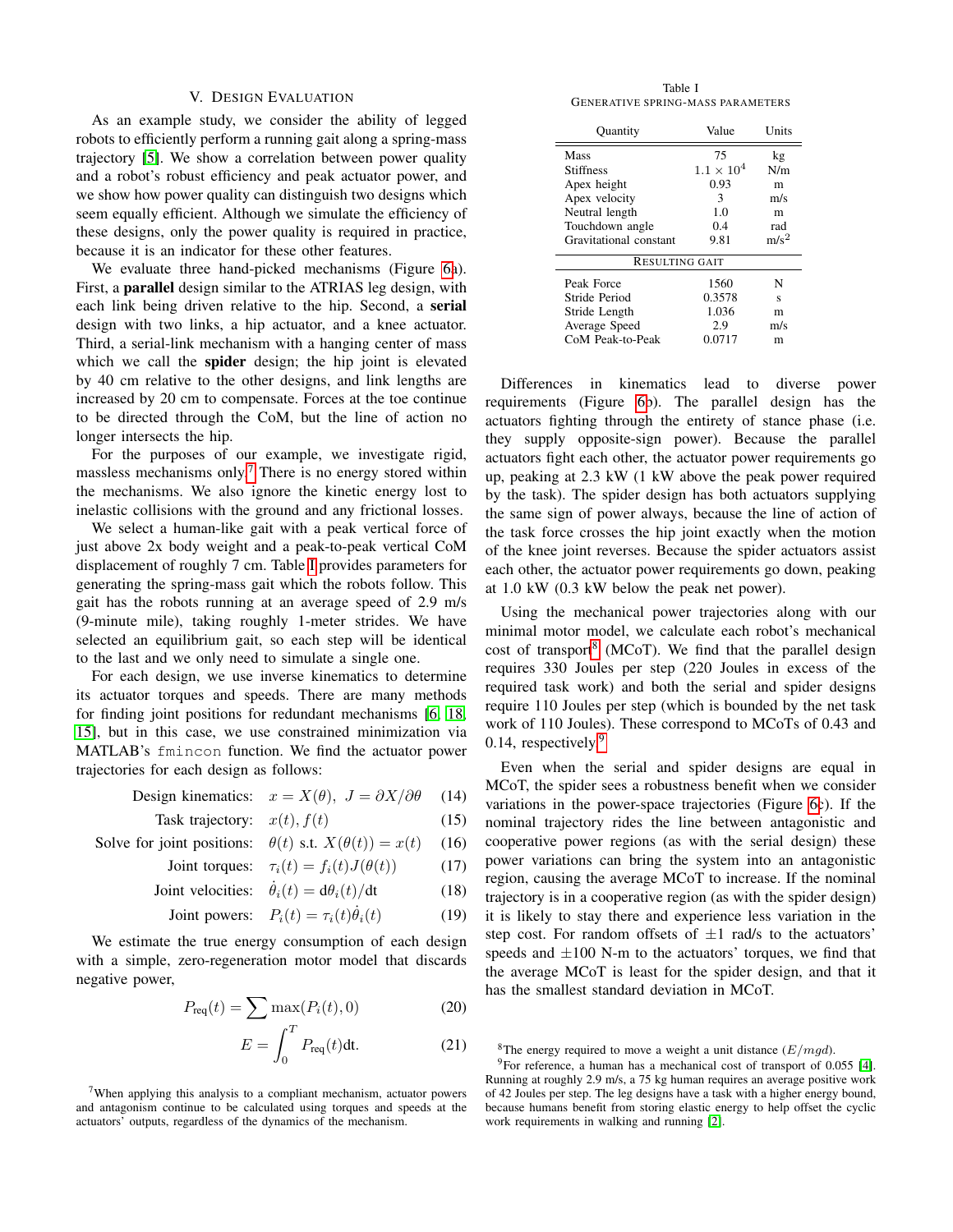

<span id="page-5-0"></span>Figure 6. (a) Three candidate leg designs perform a single running gait with a variety of (b) resulting mechanical power requirements. The parallel design is the least balanced in terms of power use, the serial design is biased toward a single actuator, and the spider design's actuators share the net power generation. The simulation uses a basic motor model to estimate the step cost, which is represented by the positive area under each power trajectory. The step cost will fluctuate when (c) the task is perturbed, leading to an average step cost along with a standard deviation in cost. The farther a power trajectory travels through an area with high power quality, the better the power sharing, peak power requirements, and resulting step cost will be.

<span id="page-5-1"></span>

| Table II<br><b>RESULTS</b>                  |                         |                         |                         |              |  |
|---------------------------------------------|-------------------------|-------------------------|-------------------------|--------------|--|
| <b>Quantity</b>                             | Parallel                | Serial                  | <b>Spider</b>           | Units        |  |
| Nominal peak power                          | 2.3                     | 1.3                     | 1.0                     | kW           |  |
| Nominal MCoT<br>Average MCoT<br>StdDev MCoT | 0.43<br>0.45<br>$+0.08$ | 0.14<br>0.18<br>$+0.04$ | 0.14<br>0.16<br>$+0.03$ | ł.<br>٠<br>٠ |  |
| Mean power quality                          | -2.600                  | 0.00                    | 150                     |              |  |

Table [II](#page-5-1) shows the mutual correspondence of mean power quality with the nominal peak power, nominal MCoT, average MCoT, and MCoT variation for the three designs in this study. The actuator coordination seen in the spider design is not something that appears when looking at the MCoT, but it is captured by the power quality.

Even though we have found a mechanism with high-quality kinematics, the design is not complete without specifying motors and gearheads for the actuated joints. We end our analysis here, however, as there is already a large volume of knowledge dedicated to loss models and actuator optimization.

#### VI. CONCLUSIONS

Peak power demand and efficiency are driven by the individual actuators, not the net power requirements of the task. We present the actuation power space and the power quality measure as tools for understanding and optimizing a design's kinematic power distribution, thereby minimizing the work required out of each actuator. Understanding the effect of the mechanism kinematics is critical, because no amount of actuator optimization can remove antagonism from a system or re-balance mechanical power.

Antagonism can be minimized by selecting mechanism kinematics which are appropriate for a given task. In our example, this is done using the power quality as an objective function for candidate designs. We show how antagonism affects the energetic cost of legged robots performing a spring-mass gait, both in their mechanical cost of transport and the power-sharing between actuators. By sharing power between the actuators, the spider design has lower actuator power requirements and is more energetically robust to variations in the gait.

Antagonism represents an important, fundamental feature of the kinematic constraints of mechanisms. The power quality metric is simple to calculate, but can yield large benefits when informing a mechanical design.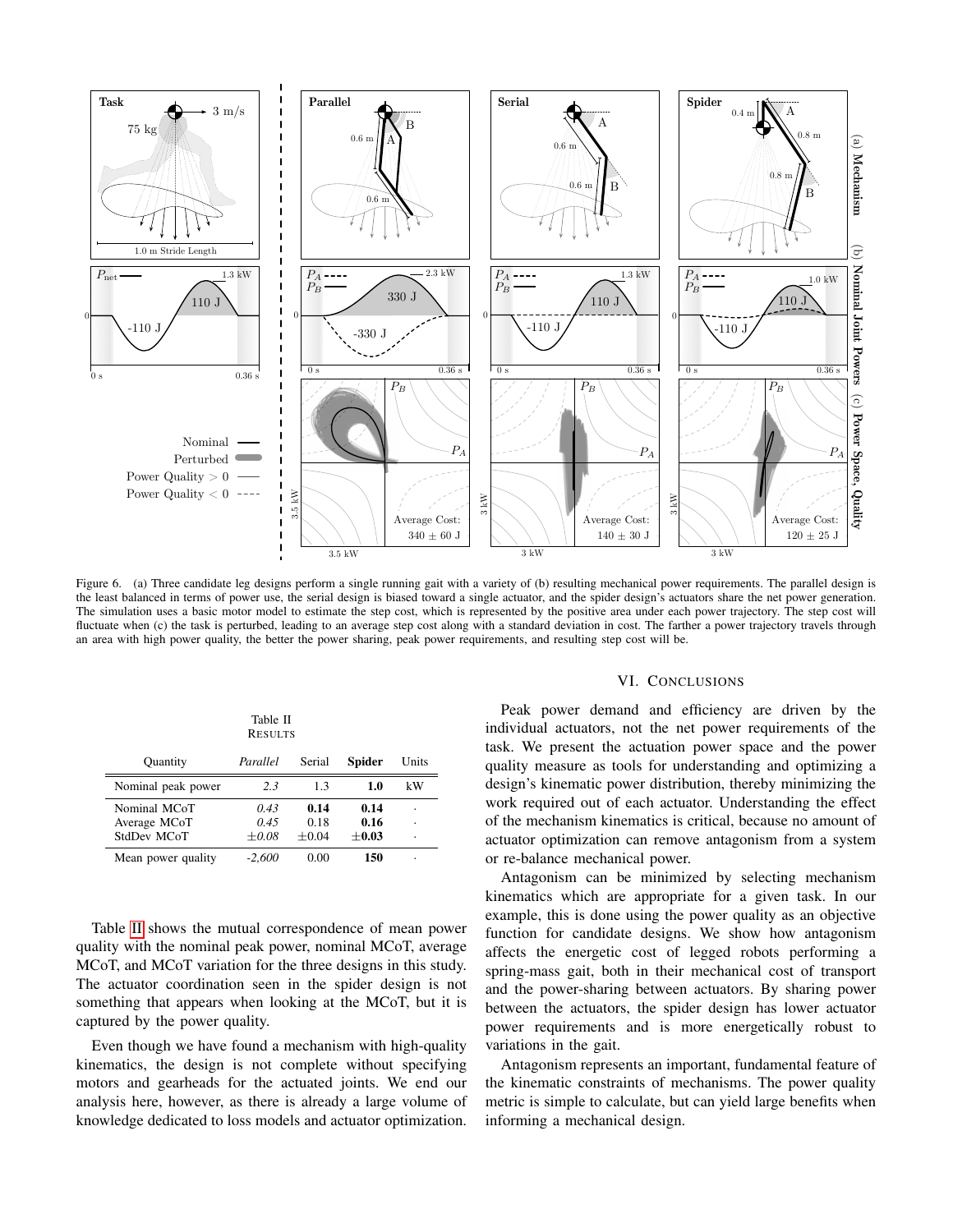## VII. FUTURE WORK

<span id="page-6-0"></span>While we did not explicitly consider redundant manipulators in this work, it is possible that the added freedom of choosing joint velocities would allow a robot to avoid antagonism for a larger set of tasks, maybe even all tasks. For every additional degree of freedom beyond those needed to span the task space, there will be one additional degree of freedom in the null space of the mechanism kinematics. This could allow for the power tuple to be programmatically moved through the net power plane in real-time, such that it is always near the optimal distribution of powers among all the robot's actuators.

We also did not consider the effect of inertial forces on a rotating trunk, but it is likely that using a pitching torso could better balance the actuator powers. Such a design might have three links, like the spider design, but use a forward center of mass so that the hip and knee work together to extend and retract the virtual leg between the CoM and the toe. With equal torques and speeds for each actuator, this design would evenly distribute the task power. It is possible that this is why some animals incorporate a pitching cycle into their gait.

# ACKNOWLEDGEMENTS

This material is based upon work supported by the National Science Foundation under Graduate Research Fellowship Program Grant No. 1314109 and under Grant No. 1462555.

# APPENDIX A: POWER QUALITY DERIVATION

We derive our target from a function of the distance  $r$  from the origin and angle  $\phi$  from the 1-tuple in the actuation power space:

$$
q = r^2 \cos(2\phi),\tag{22}
$$

where  $r^2$  is used instead of r to ensure smoothness. Remembering that  $\phi$  is the angle from the 1-axis, the cosine of  $2\phi$  has high points along the 1-axis and low points perpendicular to the 1-axis. We can rewrite this equation in terms of components of the power tuple  $P_i$ . For a power space of dimension  $n$ , let us define the 1-tuple as

$$
\mathbf{1} = (1, 1, \dots, 1), \quad |\mathbf{1}| = \sqrt{n}.\tag{23}
$$

We can get any power tuple's angle from the 1-tuple via the dot-product and its distance from origin via its magnitude:

$$
\phi = \cos^{-1}\left(\frac{1 \cdot \mathbf{P}}{|1||\mathbf{P}|}\right) = \cos^{-1}\left(\frac{\Sigma P_i}{\sqrt{n}r}\right) \tag{24}
$$

$$
r = \sqrt{\Sigma(P_i^2)}.
$$

Plugging these terms into the power quality and reducing the cosine-anticosine term, we find

$$
q(\mathbf{P}) = r^2 \cos(2\cos^{-1}(\cdot)) = r^2 [2(\cdot)^2 - 1]
$$
 (26)

$$
=2r^2\left(\frac{\Sigma P_i}{\sqrt{n}r}\right)^2-r^2\tag{27}
$$

$$
=\frac{2}{n}(\Sigma P_i)^2 - \Sigma (P_i^2). \tag{28}
$$

The  $2/n$  arrives because the coordinate axes for dimensions higher than two are not  $45^{\circ}$  from the 1-axis, making  $\cos 2\phi$ nonzero along the axes. Antagonism engages at the coordinate axes in power space, and we desire the same behavior from the power quality, hence we remove the  $2/n$ . This is simple enough to prove by looking at the case where only one power in the tuple is nonzero:  $(\Sigma P_i)^2 - \Sigma (P_i^2) = P_j^2 - P_j^2 = 0$ . This would not be the case in general if we had included the  $2/n$  term.

# APPENDIX B: MINIMIZATION EQUIVALENCE

Maximizing a machine's power quality will inherently minimize the sum of squares of actuator powers and make the actuator requirements as low as physically possible. We can show this by solving two minimization problems, one for least-squares and one for the power quality. First, we solve for the least-squares power subject to the net power constraint:

min. 
$$
f(\mathbf{P}) = P_1^2 + P_2^2 + \dots + P_n^2
$$
  
s.t.  $g(\mathbf{P}) = P_1 + P_2 + \dots + P_n - P_{\text{net}} = 0$ .

As discussed, the constraint function represents a hyperplane perpendicular to the 1-axis. The sum of squared joint powers will have spherical level-sets in power space, so the solution to this minimization is a point coincident with both the hyperplane and the smallest possible hypersphere. These points are proportional to the 1-tuple. We can solve this minimization problem using the Lagrange Multiplier method:

$$
\nabla f = \lambda \nabla g
$$

$$
\nabla (\Sigma P_i^2) = \lambda \nabla (\Sigma P_i - P_{\text{net}})
$$

$$
2\mathbf{P}^* = \lambda \mathbf{1}
$$

$$
\mathbf{P}^* = \lambda \mathbf{1}/2
$$

Solving for lambda by plugging P<sup>∗</sup> back into the constraint equation gives

$$
g(\mathbf{P}^*) = P_1 + P_2 + \dots + P_n = P_{\text{net}}
$$

$$
= n\lambda/2 = P_{\text{net}} \implies \lambda = 2P_{\text{net}}/n
$$

$$
\implies \mathbf{P}^* = \frac{P_{\text{net}}}{n}\mathbf{1}
$$

Maximizing the power quality subject to the same constraint is the equivalent problem:

min. 
$$
Q(\mathbf{P}) = \Sigma (P_i^2) - (\Sigma P_i)^2 = f(\mathbf{P}) - (\Sigma P_i)^2
$$
  
s.t.  $g(\mathbf{P}) = \Sigma P_i - P_{\text{net}} = 0$ .

which results in

$$
\nabla Q = \lambda \nabla g
$$

$$
\nabla (\Sigma P_i^2) - \nabla (\Sigma P_i)^2 = \lambda \nabla (\Sigma P_i - P_{\text{net}})
$$

$$
2\mathbf{P}^* - 2(\Sigma P_i) \nabla (\Sigma P_i) = \lambda \mathbf{1}
$$

$$
2\mathbf{P}^* - 2P_{\text{net}} \mathbf{1} = \lambda \mathbf{1}
$$

$$
\mathbf{P}^* = (\lambda/2 + P_{\text{net}}) \mathbf{1}
$$